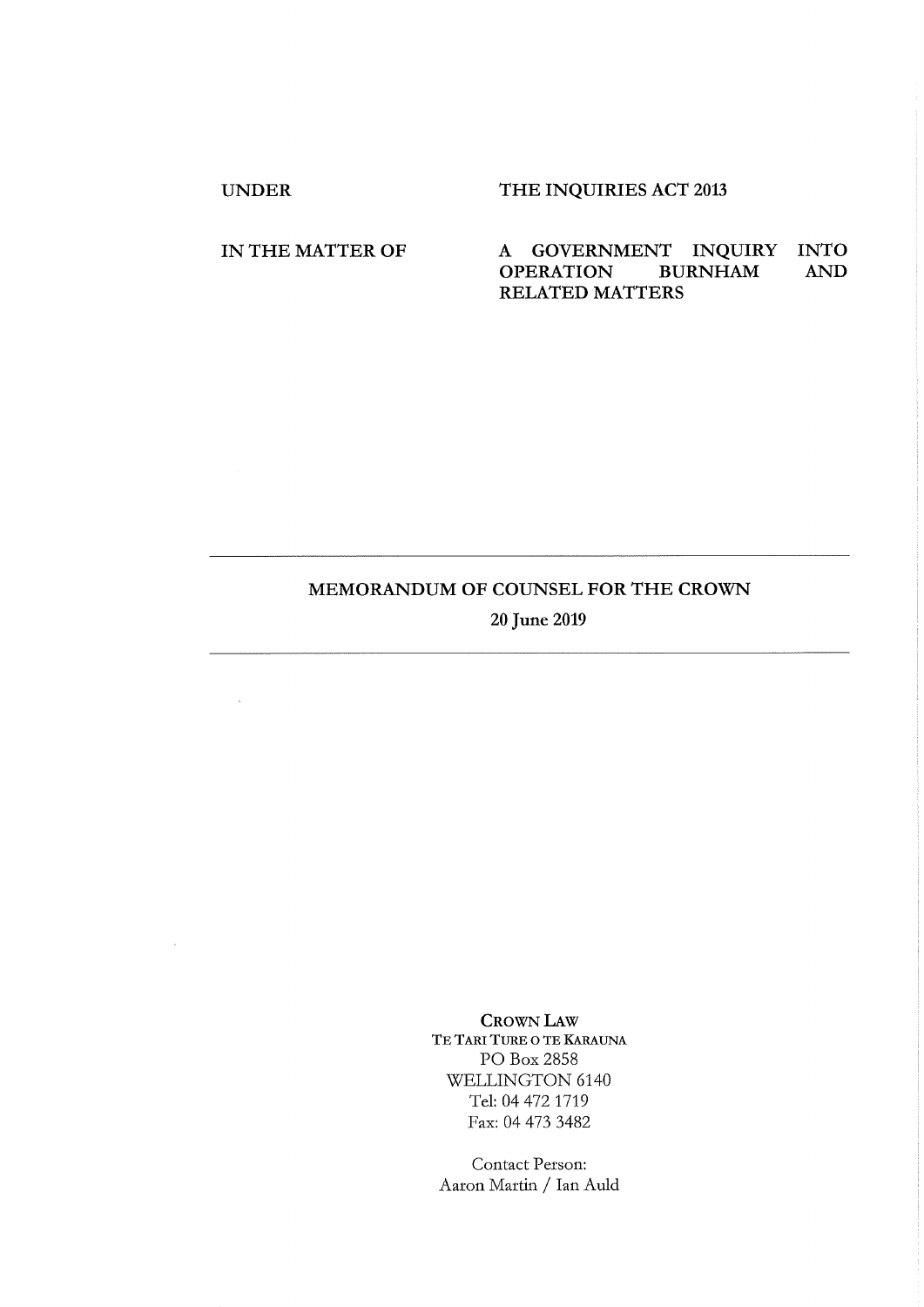### **MAY IT PLEASE THE INQUIRY:**

- 1. As indicated in the memoranda of counsel for the Crown, dated 5 December 2018 and 21 March 2019, the New Zealand Defence Force (NZDF) holds material relevant to the Terms of Reference of the Inquiry, which is subject to the control of the United States Government and the North Atlantic Treaty Organisation (NATO). The Ministry of Foreign Affairs and Trade (MFAT) has been liaising with the United States Government and NATO to request consent for the Inquiry to access this material.
- 2. The United States Government provided consent for the Inquiry to have access to a first tranche of material in December 2018. Following a subsequent request in respect of further material, listed in Appendix 1, the United States Government has now confirmed its consent for the Inquiry to be provided access to this material.
- 3. NATO also provided consent for the Inquiiy to have access to a first tranche of material in December 2018. Following a subsequent request in respect of further material, listed in Appendix 2, NATO has now confirmed its consent for the Inquiry to be provided access to this material. We note that there is one document that cannot currently be provided to the Inquiry as it is subject to the consent of another originator. Consent is being sought from that originator as a matter of urgency.
- 4. As with the tranches of material referred to in our memoranda of 5 December 2018, in respect of the material form the US Government, and 21 March 2019, in respect of the material from NATO, the material listed in Appendices 1 and 2 has been provided to the New Zealand Government by the United States Government and NATO on the basis of confidence. The consent from the United States Government and NATO to provide the Inquity access to the material is based on an understanding that the material will be handled in accordance with the Government's Protective Security Requirements, and inline with the process outlined in Ruling number 1.